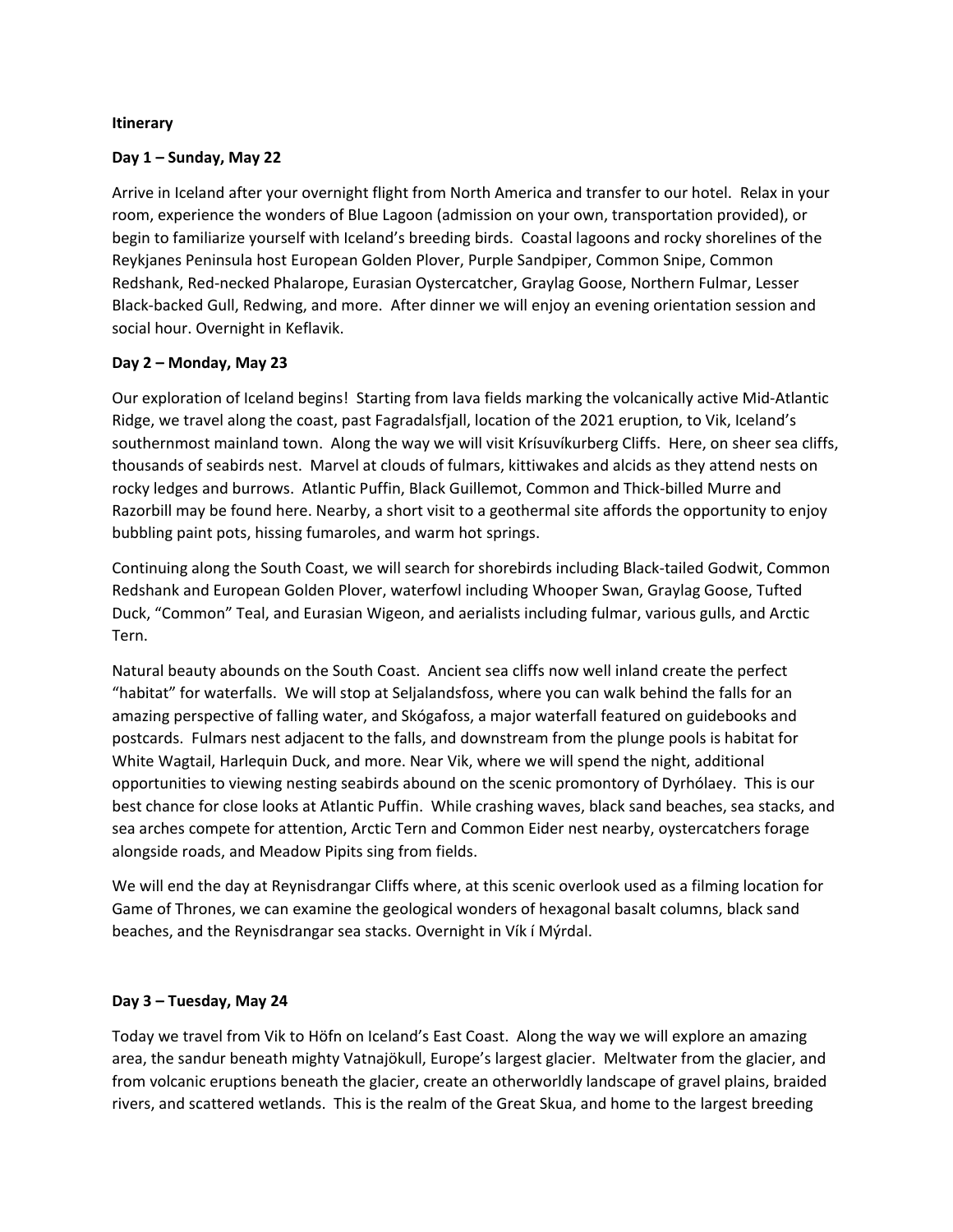colony in the world of this powerful seabird. Compare and contrast the flight of Great Skua and Parasitic Jaeger as both species quarter open plains. Roadside ponds may hold nesting Red-throated Loon, shorebirds, and waterfowl.

We will stop at Skaftafell National Park where an optional walk leads to Svartifoss, or Black Falls. This photogenic waterfall plunges into an amazing amphitheater of columnar basalt. Common Snipe, Meadow Pipit, Redwing, and Common Redpoll may be found in the dwarf birch forest.

Approaching the crown jewel of Iceland's East Cast, Jökulsárlón Glacier Lagoon, begin to look for Barnacle Geese, which have recently begun nesting here. At the lagoon, our attention will be divided between birdlife and natural splendor. Arctic Terns, skuas and jaegers feed at the mouth of Iceland's shortest river (less than a mile in length) while on nearby Diamond Beach, jewel-like remnants of icebergs shine on the black sand. Just inland, mighty bergs float in azure water behind a backdrop of Breidhamerkurjokull glacier. Look for loafing Harbor Seals and don't forget to pack a fresh memory card! Overnight in Höfn.

# **Day 4 – Wednesday, May 25**

Today we continue our counterclockwise circumnavigation of Iceland, journeying from Höfn to Lake Mývatn. This is a day where scenery may rival birds. We'll wind along deep fjords backed by knifeedged mountain ranges, pass through colorful fishing villages, and experience the power of Europe's largest waterfall, Dettifoss.

Along the way keep an eye out for smartly plumaged summer Snow Bunting, Northern Wheatear, Gyrfalcon, and Rock Ptarmigan. As we leave the seacoast behind and climb into the wilds of Iceland's interior, we enter the land of breeding waterfowl. We'll watch for Pink-footed Goose, Northern Pintail, Greater Scaup, Long-tailed Duck, Harlequin Duck, and Common and Red-breasted Merganser. Dunlin and Whimbrel nest here, as does Red-throated and Common Loon, the only nesting area in Europe for the "Great Northern Diver". Overnight near Lake Mývatn.

### **Day 5 – Thursday, May 26**

Today we explore Lake Mývatn, an incredible landscape with an amazing natural history that is home to Europe's largest diversity of breeding waterfowl, with approximately fifteen species using the shallow water (average depth is just 7') and surrounding wetlands for nesting. Add passerine nesters, and this area is among the very best birding locations in Iceland.

Nearly the entire country's population of Barrow's Goldeneye nest here, and while we are used to this duck nesting in tree holes in North America, what do they do in a country with few trees? Why nest in lava holes of course! We will enjoy the extravaganza that is Lake Mývatn in spring, lingering to ensure that we spend quality time at this magical place. Again birds vie with other natural wonders for attention. The lake is very young by geological standards, just 2,300 years old, and the Earth-changing forces just underground still power hot springs, steaming vents, and thermal wonders. We'll explore a landscape of lava pillars and rootless vents, cinder cones and distant volcanos. For those who did not choose to experience Blue Lagoon, Mývatn Nature Baths (admission on your own) offers another chance to recharge in thermal water surrounded by volcanic rock. Overnight near Lake Mývatn.